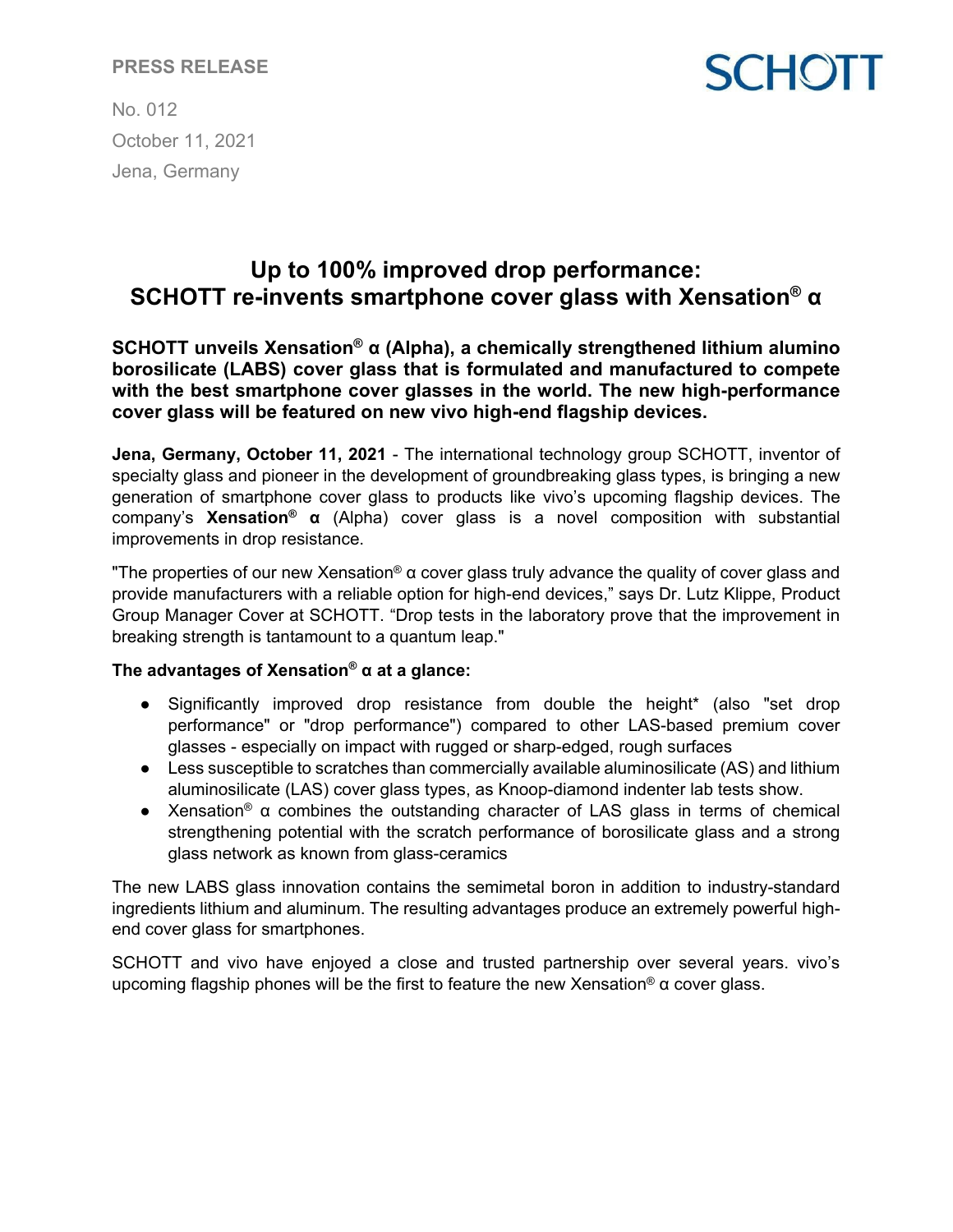# **PRESS RELEASE**

No. 012 October 11, 2021 Jena, Germany

# **SCHOTT**

### **Optimized for chemical strengthening**

A deeper chemical strengthening augments the glass and protects it in case of drops, a result made possible by an improved ion exchange capability compared to LAS glass. Added to this are the advantages of the element boron, which also improve scratch performance.

SCHOTT first positioned an LAS glass as a cover glass on the market years ago, and today it's a standard composition in the high-end cover glass segment. The company is once again ushering in a new era with Xensation® α LABS glass. This new development was made possible by SCHOTT's global research and development network, which has unique knowledge in the field of glass and glass-ceramics.

Xensation<sup>®</sup> α is a prime example of how a traditional company like SCHOTT, which is more than 130 years old, can channel its decades of experience into original and inventive new products. Otto Schott, the company's founder, was the first to document the addition of lithium to a glass mixture as part of his far-reaching experiments that ultimately led to the invention of specialty glass. Xensation<sup>®</sup> α builds on his discoveries.

### **Innovation driver in the display cover glass sector**

SCHOTT introduced the Xensation® LAS glass to leading Chinese smartphone manufacturers in 2011, making it a pioneer in LAS glass production for display covers. The many years of cooperation between SCHOTT and leading smartphone manufacturers in the field of cover glass underscore that SCHOTT is a reliable supplier with fast delivery times, agile response times, and consistently high product quality. Xensation® Up., the most advanced LAS cover glass from SCHOTT, reliably protects the vivo X60 Pro and vivo X70 Pro from the challenges of everyday use. The Oppo Watch and Honor Play 5 also feature the glass.

SCHOTT's innovative strength is also underscored by its latest innovation for foldable smartphones (foldables): The flexible and chemically strengthened ultra-thin glass (UTG) [Xensation®](https://www.schott.com/innovation/de/xensation-flex/) [Flex e](https://www.schott.com/innovation/de/xensation-flex/)nables premium smartphones with flexible screens and a display cover made of ultra-thin glass. SCHOTT, as a supplier to Samsung, is proud to enable a new device generation with folding screens.

###

*\*= This testing process, which is designed to reflect the everyday use of smartphones, uses a smartphone dummy dropped from increasing heights onto a hard surface covered in sandpaper. Xensation® α can survive drops without breaking from up to twice the maximum height as compared to LAS cover glass.*

*Xensation® is a registered trademark of SCHOTT AG.*